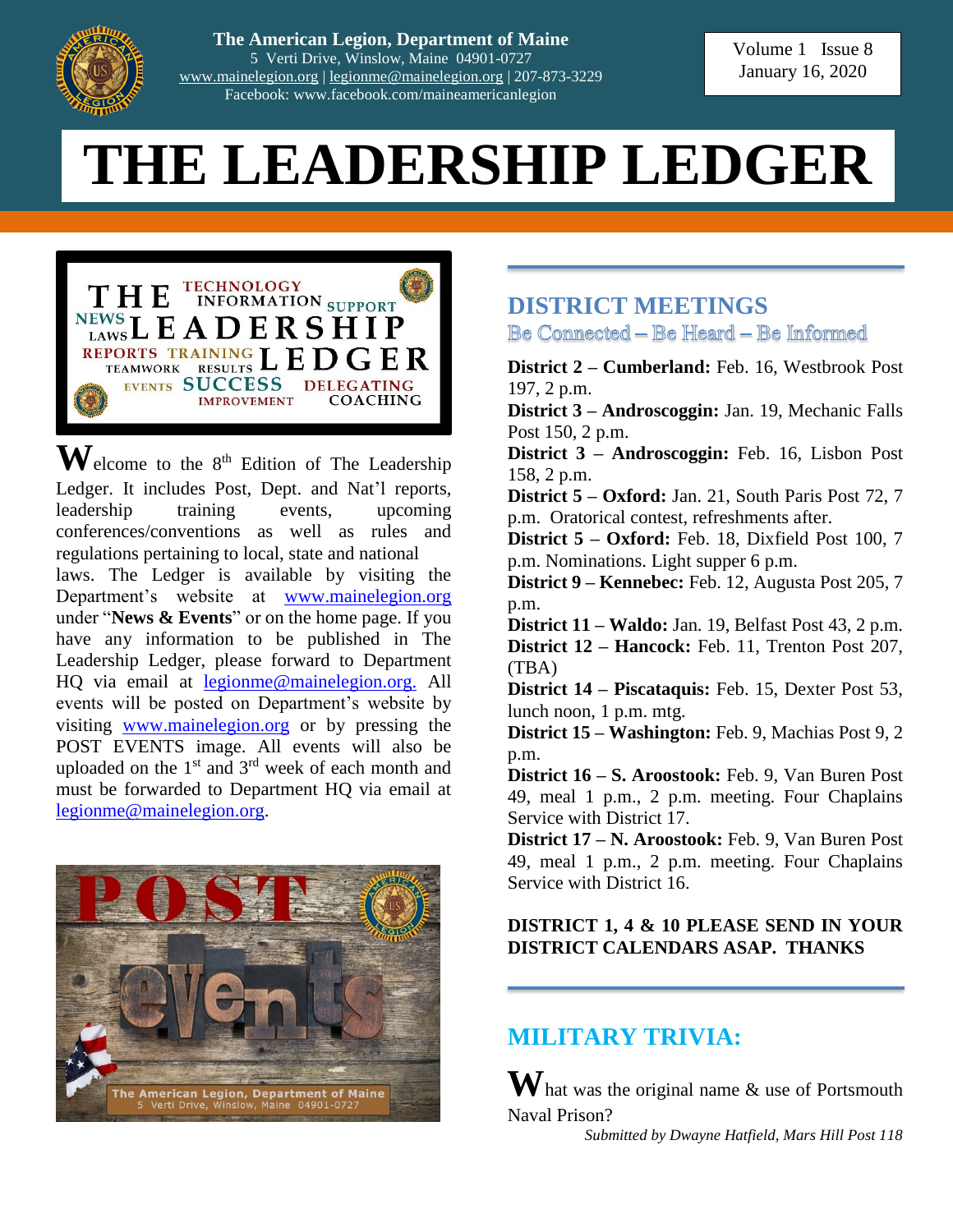# **2020 MID WINTER CONFERENCE**

**T**he annual Mid-Winter Conference will be held Jan. 18-19, 2020 at Jeff's Catering & Event Center, 15 Littlefield Way, Brewer, ME 04412.

The conference will be hosted by Commander Matthew Jabaut and 2nd Vice Commander Kirk Thurston.

Hotel Reservations can be made at the following: Holiday Inn: 404 Odlin Rd. Bangor, Maine 04401. Phone: 207-947-0101 Website: www.holidayinn.com, Room Rate: \$93.00 (includes breakfast). Quality Inn: 250 Odlin Rd., Bangor, Maine 04401. Phone: 207-942-8272, Room Rate: \$89.00. Fairfield Inn: 300 Odlin Rd. Bangor, Maine 04401. Phone: 207-990-0001, Room Rate: \$89.00. Please state "Legion" when calling for reservations. Please see attached agenda and hotel information or visit [http://www.mainelegion.org/pages/news](http://www.mainelegion.org/pages/news-events/winter-conference.php)[events/winter-conference.php](http://www.mainelegion.org/pages/news-events/winter-conference.php)

#### **DIRECTIONS TO JEFF'S CATERING & EVENTCENTER**

From 95 North or South, take Exit 182-A onto 395 East. Travel to Exit #5 (Parkway South) and turn left at end of exit. Go 1/10 of a mile over railroad tracks, and take the very next right into the East West Industrial Park (Robertson Blvd) and Jeff's Catering is about 200 yards on the left.

From Ellsworth take 395 West. Travel to Exit #5 (Parkway South) and turn left at end of exit. Go 1/10 of a mile over railroad tracks and take the very next right into the East West Industrial Park (Robertson Blvd) and Jeff's Catering is about 200 yards on the left.

The Brewer Police and Fire Departments are located at 151 Parkway South, Brewer, ME 04412

#### **DISTRICT ORATORICAL WINNERS FOR THE 2020 DEPARTMENT OF MAINE ORATORICAL CONTEST**

#### **Attention District Commanders!**

**All District winners for the Department of Maine Oratorical Contest are due at Department Headquarters by January 31, 2020. Please use attached Oratorical Application or visit**  [http://www.mainelegion.org/media/Oratorical/2020-](http://www.mainelegion.org/media/Oratorical/2020-Oratorical%20Application.pdf) [Oratorical%20Application.pdf.](http://www.mainelegion.org/media/Oratorical/2020-Oratorical%20Application.pdf)

The American Legion, Department of Maine High School Oratorical Scholarship Contest will be held at Thomas College in Waterville on Feb. 8, 2020 at 9 a.m. Snow Date: Feb. 10, 2020 at 9 a.m.

**IF YOU ARE PLANNING TO STAY FOR THE MEAL AFTER THE CONTEST, PLEASE CALL 207-873-3229 OR E-MAIL DEPT. HQ, rachael@mainelegion.org.**

## **LETTER FROM ORATORICAL CHAIRMAN**

# **D**istrict Commanders,

I wish to thank all the District Commanders who have sent in their Oratorical District contest date, place and time. If you have not sent in your District

Information, please do so by Jan. 31. Send the information to [rachael@mainelegion.org](mailto:rachael@mainelegion.org) and to

[midgleyd@earthlink.net](mailto:midgleyd@earthlink.net) as soon as possible. If you have any questions, just give me or any member of the Oratorical Committee a call.

We will be needing some volunteers to assist at the State Oratorical Finals on Feb. 8. If you would like to assist, please indicate your interest to Rachael or to me.

Best Regards for a Great New Year!!

*Dale Midgley, Oratorical Chairman The American Legion Dept. of Maine 207-590-3532*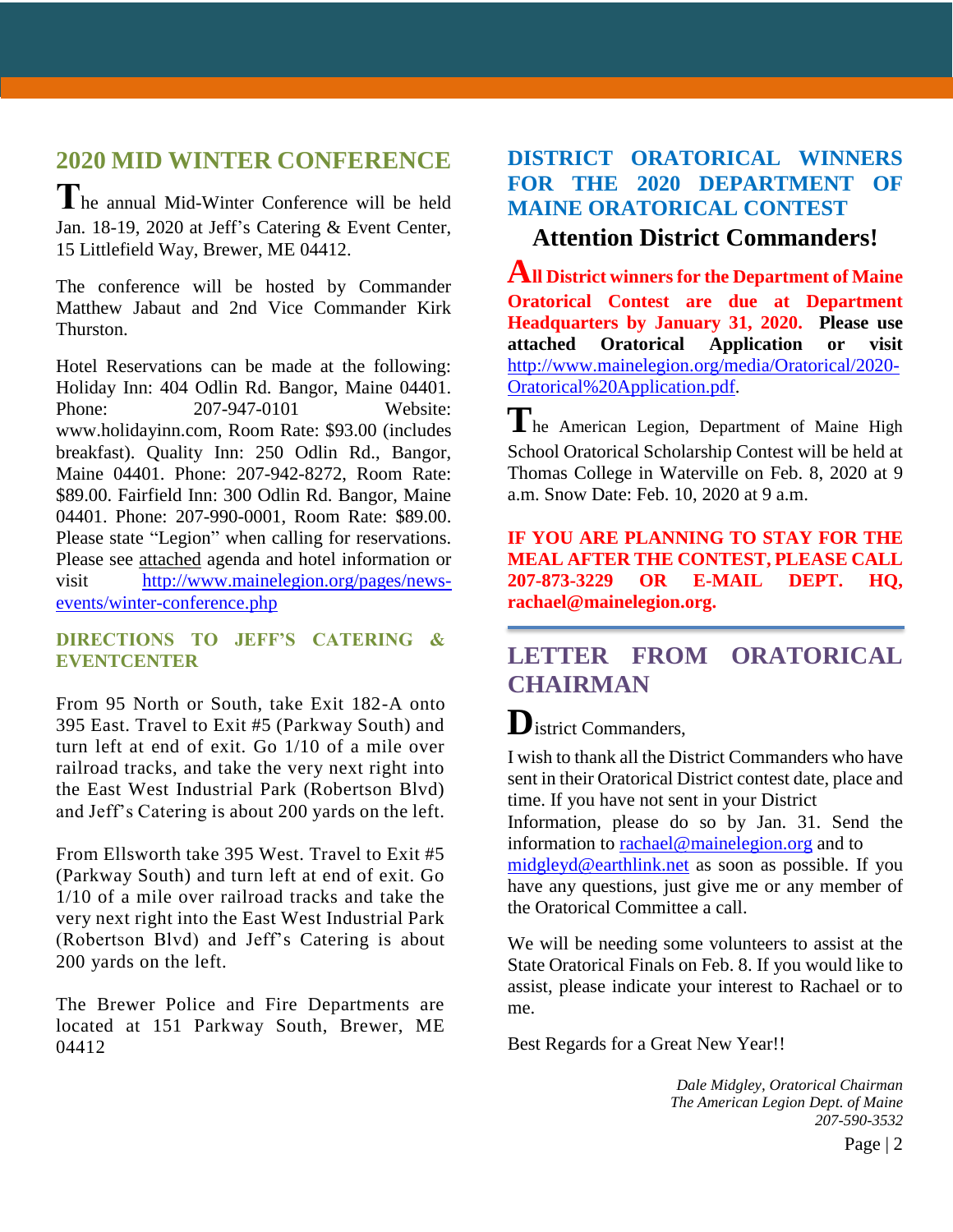#### **AMERICAN LEGION UNIFORM CAP ORDERS**

### **EFFECTIVE IMMEDIATELY!**



**T**he Department of Maine will no longer be placing orders for American Legion District caps and above. To place an order for a uniform cap, please visit [www.emblem.legion.org,](http://www.emblem.legion.org/) choose

American Legion, and Caps (Uniform) located under Apparel and follow the steps 1-7. If you have any questions about ordering your uniform cap, please call (888) 453-4466 before you place your order and an Emblem Department Representative will be happy to assist you. Additional help is also available by choosing the link "Help ordering uniform caps".

## **PAST COMMANDERS CLUB**

**I**f you are a Past Post Commander of The American Legion, Department of Maine and have not yet paid your annual dues to the Past Commander Club in support of the James V. Day Scholarship, please do so as soon as possible by filling out the attached form or visit

[http://www.mainelegion.org/pages/formsapplication](http://www.mainelegion.org/pages/formsapplications.php) [s.php](http://www.mainelegion.org/pages/formsapplications.php) and click on the Past Commanders Club (Fillable) form. Mail form along with \$2.00 per member to The American Legion, Past Commanders Club, 5 Verti Drive, Winslow, Maine 04901-0727. It is because of you, and the members and officers of your Post that The American Legion, Department of Maine can authorized 2 students to receive a \$500 scholarship each year. Thank you for your support!

## **MILITARY TRIVIA:**

#### **Answer to Military Trivia:**

Originally called "Camp Long" and first built at the Portsmouth Naval Shipyard in Kittery, Maine, it was built to house Spanish prisoners from the Spanish-American war in 1898, but was rebuilt on Pierce Island, NH, in 1908 for naval prisoners (& was modeled after Alcatraz), at one time holding over 3,000 convicts.

## **LEGION LUGE**

Join us for the 1<sup>st</sup> ever "Legion Luge" sponsored by Sons of the American Legion, Detachment of Maine on Sat., Feb. 15, 2020, 10 A.M. to 1 P.M. at Camden Snow Bowl, Camden Maine. Teams will be participating in races down the Toboggan Chute onto Hosmer Pond.

**REGISTRATION:** Please see the Legion Luge attached for more information and registration form to register your team or visit [http://www.mainelegion.org/pages/foundation/fundr](http://www.mainelegion.org/pages/foundation/fundraising-events.php) [aising-events.php.](http://www.mainelegion.org/pages/foundation/fundraising-events.php) Please fill out the form and return by February 5, 2020. Mail to Headquarters, Suite B, and earmark your check "Legion Luge". Cost is \$25.00 per person with all proceeds going to The Maine American Legion Foundation.

**ACCOMMODATIONS:** Tradewinds Motor Inn, Park St., Rockland. Room rates are \$105.40, including tax. Suites are \$130.90. All include continental breakfast (with great options). To book online go to Tradewindsmaine.com, select BOOK NOW, go to rate options, type in group code ALFTOB, from there room options are available. Block rates are good until February 5, don't miss the discounted rates!

**FRIDAY NIGHT DINNER:** Rockland Post 1 welcomes everyone to join them for dinner with karaoke following in the canteen. Menu will be a choice of homemade meatball subs, loaded steak and cheese subs, or a veggie wrap with french-fries and coleslaw for \$10.00. (Gluten free rolls available). You may pay at the door for dinner, but please RSVP to debra.ann.marr@gmail.com or call 701-9676, if you will be attending dinner on Friday night.

#### **All proceeds to benefit the Dept. of Maine American Legion Foundation**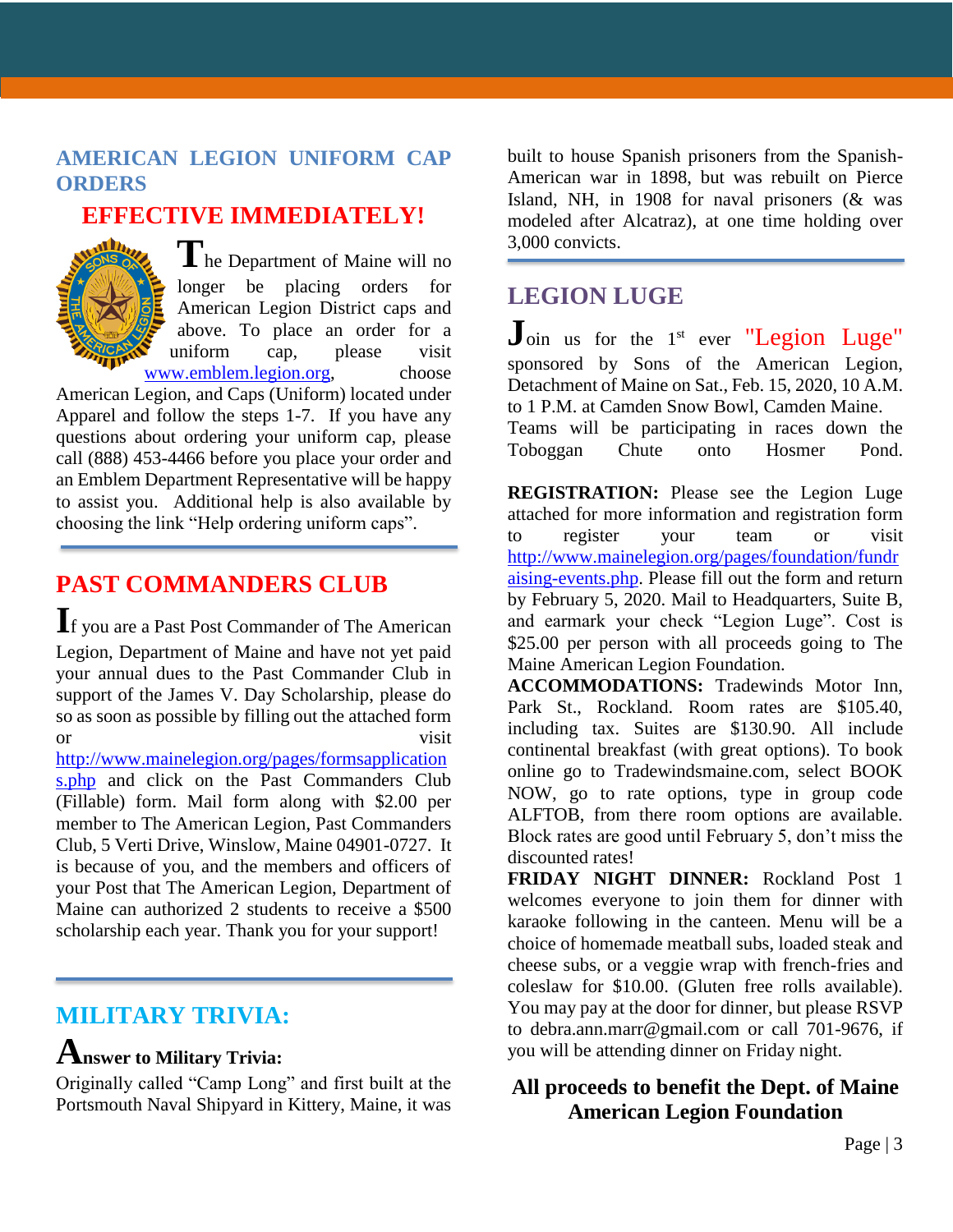## **THE MAINE LEGIONNAIRE SUBMISSIONS**

**P**lease be reminded that only those articles and/or pictures which are sent in proper form will be considered for publication in The Maine Legionnaire. As we continue to receive an overabundance of photos for publishing, we must have guidelines to follow. In order to publish any photo(s) received, effective immediately, the submitter must include the following: Who are the individuals in the photo (left to right), what the photo is about, and when and where the event took place. If the above mentioned is not provided, the photo will be returned to the submitter for clarification and submission of the required information.

Anyone interested in submitting an article and/or a photo, please send via email to [legionme@mainelegion.org](mailto:legionme@mainelegion.org) or [rachael@mainelegion.org](mailto:rachael@mainelegion.org) or mail to The American Legion, Department of Maine, 5 Verti Drive, Winslow, Maine 04901-0727.

Deadline for February Issue: Jan. 24, 2020

#### **2020 NATIONAL COMMANDER'S CAMPAIGN**

**A**s you may be aware, each year we request donations to be given to the leading candidate for the position of National Commander of The American Legion. This year's leading candidate is Mr. Paul Dillard from the Department of Texas. He, like all of his predecessors is faced with a large financial challenge to get to this most prestigious office and will do a lot of travelling and have expenses which he may need assistance in covering.

Each department donates to the cause and we are not the only one to do so. The many departments also supported our own Tony Jordan when he was campaigning for National Commander and it is only right that we, The American Legion, Department of Maine do so also.

Please consider donating to this great cause so that the Department of Maine can support Paul's quest for election to the high position of National Commander. Please send donations to The American Legion, Department of Maine, 5 Verti Drive, Winslow ME 04901 and earmarked in the "Memo" portion of your check or money order "National Commander's Campaign". The donations will be given to Mr. Dillard prior to his visiting our department at the soonest possible time.

Thank you and let's make this one a great one!

| Lloyd Woods             | Anthony "Tony" Jordan |
|-------------------------|-----------------------|
| Nat'l Exec Committeeman | Past Nat'l Commander  |

### **DONATIONS**

# National Commanders Campaign

Debra Couture, Dept. 1<sup>st</sup> Vice Commander \$125 Gregory Couture, Dept. Finance Officer & \$125 Joseph Donahue, District 8 Commander \$100 Peter Johnson, Past Dept. Commander \$200 Paul L'Heureux, Dept. Adjutant \$125 Scott Paradis, Past Dept. Commander \$100 Kirk Thurston, Dept.  $2^{nd}$  Vice Commander & Patricia Thurston, Dept. Sgt-At-Arms \$200 Lloyd Woods, NEC \$150

#### **eBENEFITS**

## **What is eBenefits**

Enrolling in eBenefits is easy. Just visit [www.eBenefits.va.gov](http://www.ebenefits.va.gov/) for more information.

## **How to get an eBenefits Account**

If you don't already have an eBenefits account, you can register on the DS Logon Registration page. Instead of using your APO address for registering on eBenefits, use your last recorded United States address.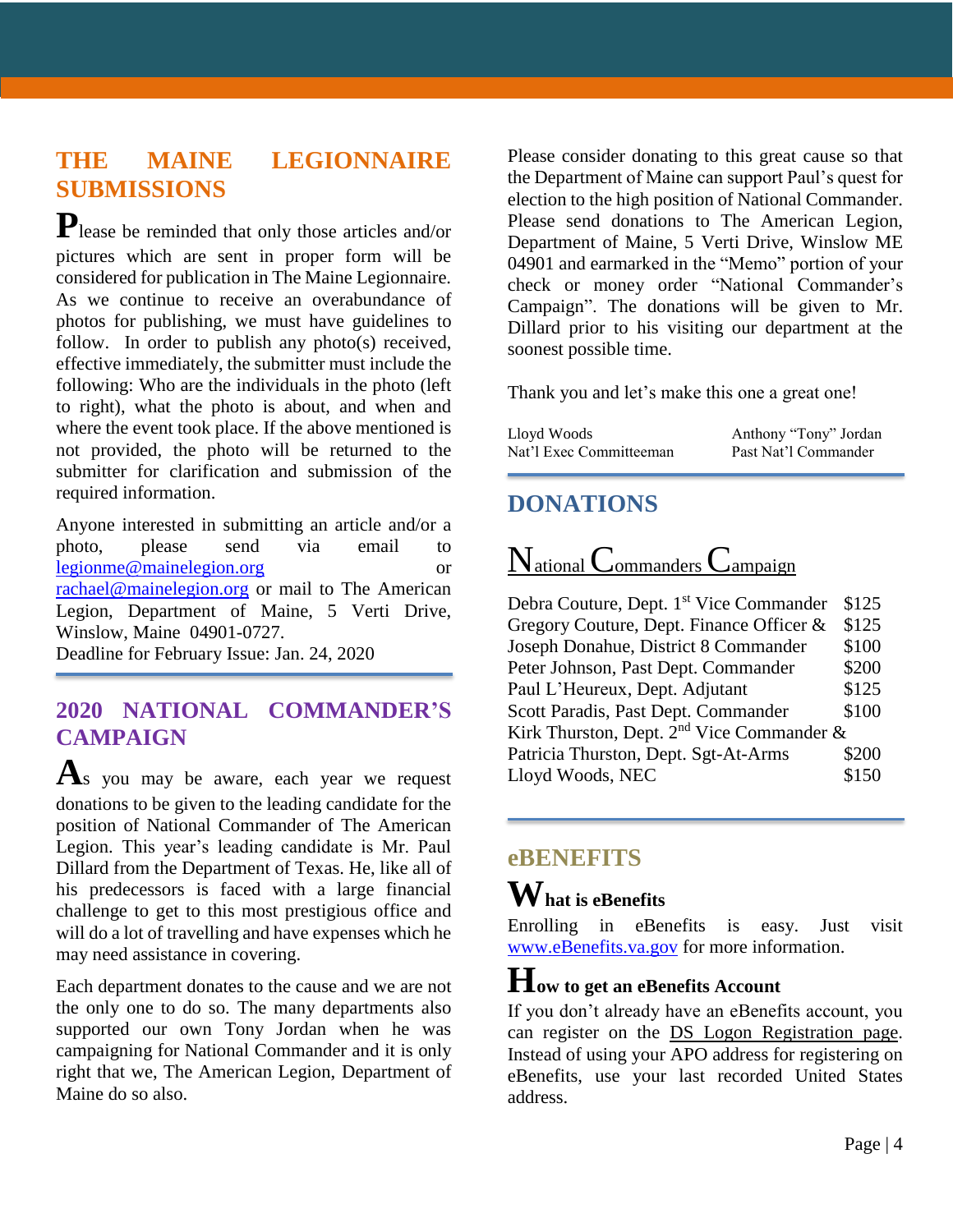For dependents of Veterans without a social security number, you must do the following:

Contact the Defense Manpower Data Center (DMDC) at 1-800-538-9552.

●Provide your dependent's Foreign ID number.

●Obtain a generated social security number provided by DMDC.

●Use the generated social security number for registration in eBenefits.

●You can visit the eBenefits help page for assistance with registering for an account for you can call 1-800- 372-7437.

*VA Oconus Connection Dec. 2019 <https://content.govdelivery.com/accounts/USVAVBA/bulletins/25b38f9>*

## **\$5 TRANSFER & RENEWAL INCENTIVE**

**T** his is a reminder about the \$5 incentive for transferring 2019 DMS members and renewing them at a local post for the 2020 membership year. To qualify, the payment has to be made to renew after the transfer into the local post. This incentive will be paid to the department instead of the post. This incentive ends on June 1, 2020. Thank you and good luck. Still Serving America!

> *Matthew E. Herndon Deputy Director, Internal Affairs & Membership Phone: 317-630-1406 Fax: 317-630-1413*

## **THANK YOU LETTERS ARE CRITICAL**

**A**ll Posts accepting donations on behalf of The American Legion, Dirigo Boys State are responsible for sending a thank you letter or note to businesses or individuals who donated. Donors who receive prompt, heartfelt thank you letters are far more likely to continue to give in support of The American Legion programs. Attached is a sample letter.

# **FLAG REWARDS**

## **Tips & Suggestions**

**Y**our 2020 Flag Rewards credit will be available no later than Feb. 1. You will receive an email when your Flag Rewards earned in 2019 are ready to spend.

#### **Success Stories**

**C**ongratulations! The following Posts have earned big credit in 2019 to spend at Emblem Sales in 2020: **Over \$300 earned:** Fayette, ME Post 10 **Over \$150 earned:** Madawaska, ME Post 147

Remember: Your Post earns 10¢ for each \$1 spent on American flags by your Post or sponsors!



SERVING VETERANS. SERVING AMERICA. 5745 Lee Rd. Indianapolis, IN 46216 (888) 453-4466 Questions or comments? [emblem@legion.org](mailto:emblem@legion.org)

#### **FREQUENTLY ASKED QUESTIONS**

#### **Why is the Consolidated Post Report (CPR) so important that every post should submit one?**

When the National Commander testifies before Congress, the Consolidated Post Report (CPR) data is used to provide numerical data of what the collective American Legion is doing. Leadership at all levels of the organization need to impress upon our posts that they need to report what they are accomplishing in their community. The CPR is important to the business of The American Legion.

The Federal Charter requires the National Organization to report to Congress on the activities of the corporation during the prior calendar year. The CPR is essential in collecting the data to compile this report to Congress.